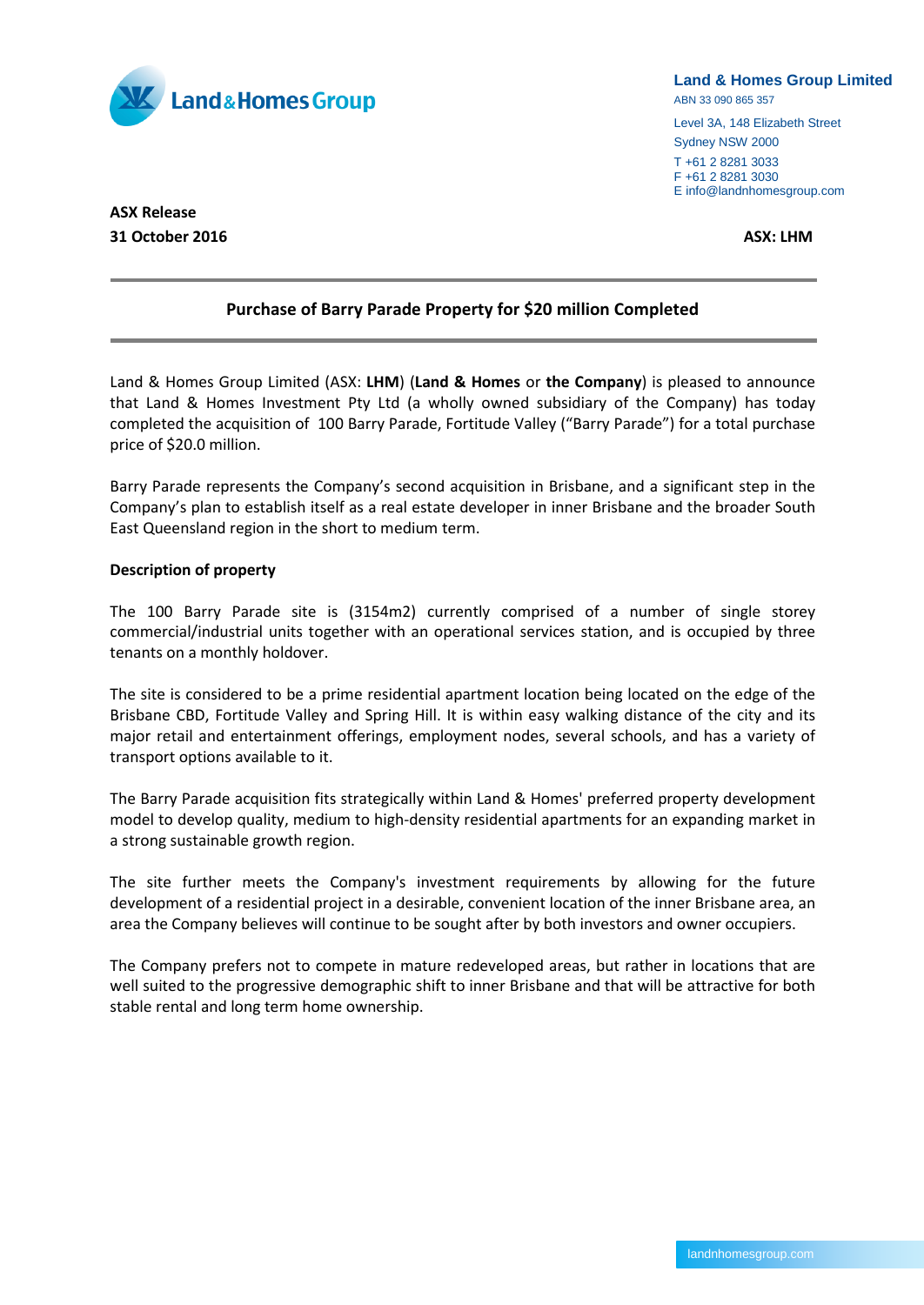

## **Plans for the property**

There is an existing Development Approval ("DA") approval in place (granted 26 Feb 2015) for a 25 storey, two tower development of up to 566 residential units, which LHM intends to revise.

The Company believes there is a potentially better use of the opportunity with a simpler design concept. This, along with a staged approach to the development of the site, will provide a better return for shareholders. Working with its locally-based architects and designers, LHM is reviewing the feasibility of two more efficient and more elegantly designed towers, including a larger overall podium area.

The revised development is proposed to involve a much simpler structure with a reduced overall footprint when compared to the current approved scheme. If approved, the revised lower density scheme would provide the following accommodation profile:

- a two tower development of around 400-450 one and two bedroom apartments;
- around 1135sqm of ground floor retail facilities
- approximately 340 car parking spaces over 4 basement levels.

The board of LHM are satisfied this approach will deliver a materially lower acquisition price per apartment, which provides the foundation of a well-priced acquisition and planned development in an excellent location on the CBD edge.

In addition to their strategic location, all Land & Home projects are intended to have a high level of quality in apartment planning, building design and finish and incorporate energy management initiatives providing high environmentally sustainable development standards for both resident and body corporate benefit.